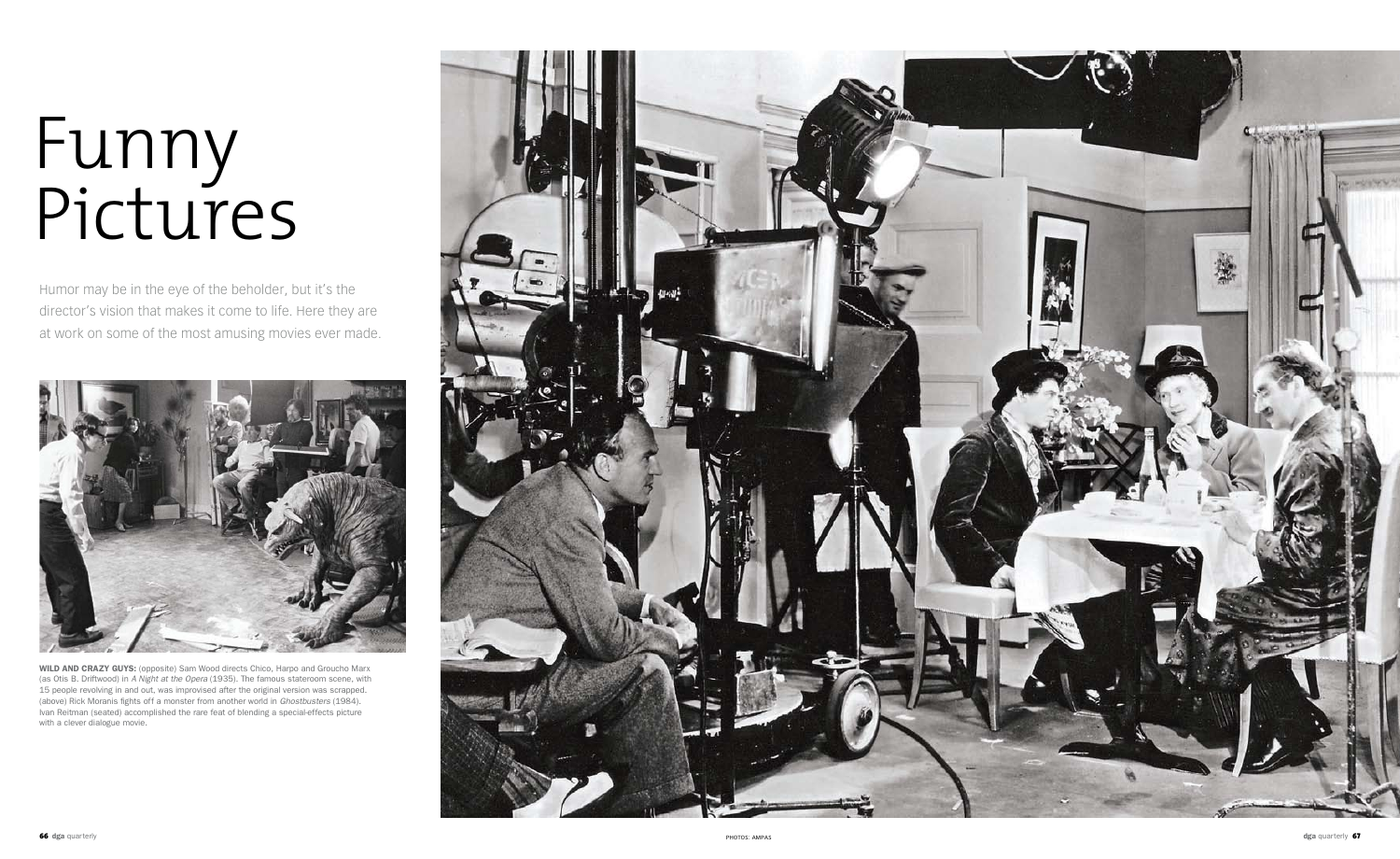

LONG LUNCH: Bill Murray, with Andie MacDowell, lives the same day over and over again in Harold Ramis' *Groundhog Day* (1993). Ramis said the original idea was for him to be stuck for 10,000 years, but it turned out to be about 10. During filming, Murray was bitten twice by the groundhog.

KICK IN THE PANTS: William Wellman demonstrates how he wants Fredric March to kick Carole Lombard in *Nothing Sacred* (1937), the first screwball comedy shot in color. He said of Lombard, "She was the only woman I've ever known who could say four-letter words and make it come out like poetry."



**BARTENDER:** Todd Phillips shows Bradley Cooper how to mix a drink on the set of *The Hangover* (2009), shot in Las Vegas. Phillips reduced his usual fee and received part ownership of the film. Due to its box-office success, he called it his *Star Wars*.



No Wax: Michael Schultz's (right) *Car Wash* (1976) juggled a dizzying array of characters as they pass through a Los Angeles car wash in a single day. Much of it was filmed at an actual car wash near MacArthur Park, and for years the billboard above it announced that it was featured in the film.



Hard Rock: Before *Wayne's World* (1992), Penelope Spheeris had directed only low-budget films. Based on a *Saturday Night Live* skit, Dana Carvey (above) and Mike Myers play hosts of a public access TV show. The film often breaks the fourth wall with characters speaking directly to the audience.



Fast Talker: For *His Girl Friday* (1940), Howard Hawks (seated) reworked the male lead in *The Front Page* for Rosalind Russell (center) as a hard-boiled reporter. Hawks encouraged fast-paced ad-libbing and pioneered overlapping dialogue by turning overhead mikes on and off while shooting a scene.

Photos: (top) AMPAS; (bottom, left): Columbia Pictures; (bottom, right) Universal Pictures



Photos: (top) AMPAS; (bottom, left) Paramount; (bottom, right): Frank Masi/Warner Bros. Pictures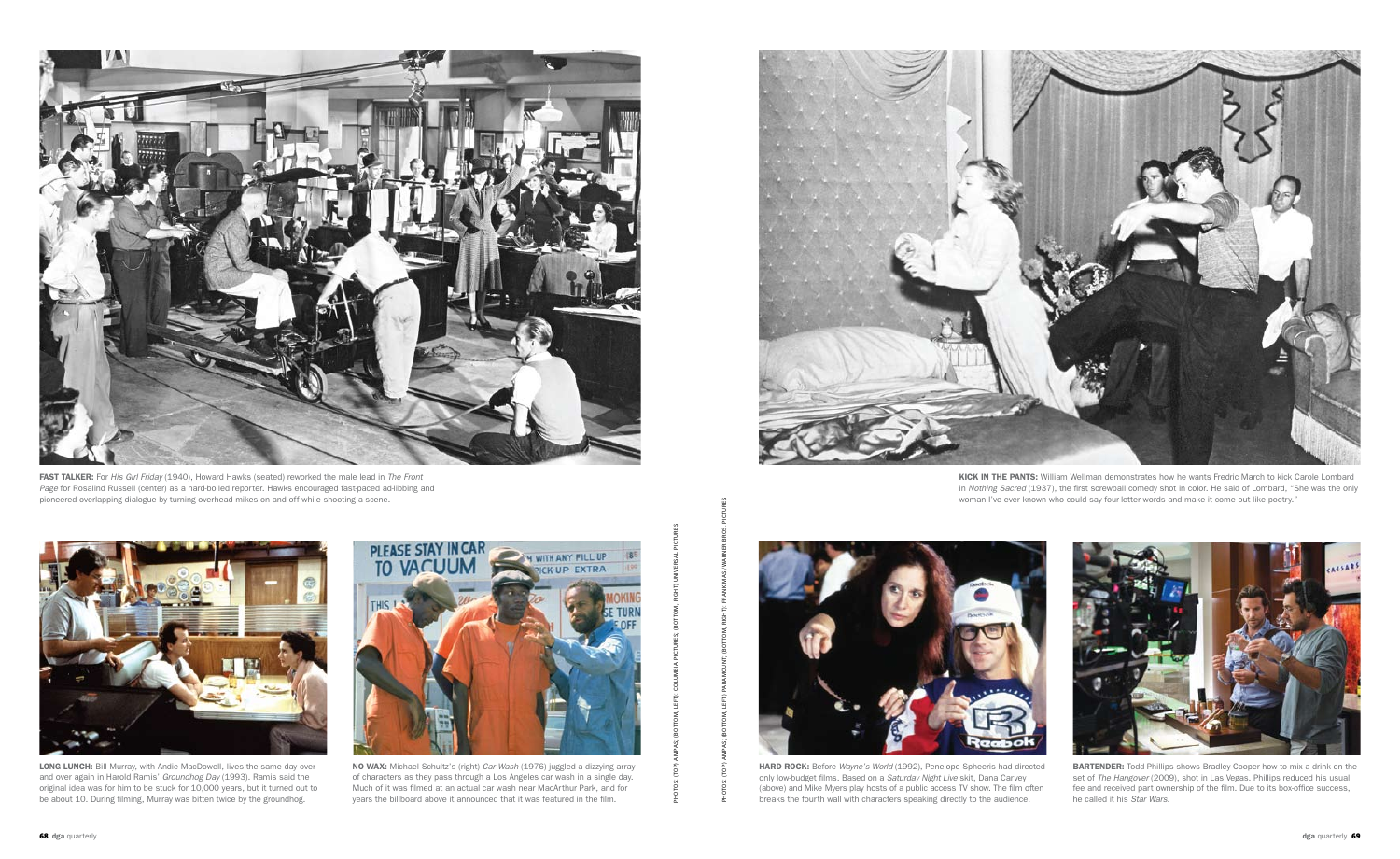

**GIRL TROUBLE:** Sydney Pollack and Dustin Hoffman often argued about behavioral choices on *Tootsie* (1982), but the differences helped refine the tone of the cross-dressing comedy. "We fought for the first half hour of the day, and when we started shooting we didn't fight and did the scenes."



THEY ALL LAUGHED: Peter Bogdanovich directs Barbra Streisand and Ryan O'Neal in *What's Up, Doc?* (1972), his reworking of Howard Hawks' *Bringing Up Baby*. He said Streisand didn't get the humor but had a good time anyway. O'Neal's mannerisms were modeled after Harold Lloyd.





GROWING PAINS: To help Tom Hanks play a 30-year-old man who's really a 12-year-old boy in *Big* (1988), Penny Marshall filmed David Moscow (right) playing the "grown-up" scenes. Then Hanks copied his behavior. Marshall was the first female director to direct a movie that grossed \$100 million.

LOST BOYS: Wes Anderson (in jeep) shoots Adrien Brody, Owen Wilson and Jason Schwartzman in The *Darjeeling Limited* (2007). Anderson was inspired to make the film after Martin Scorsese screened Jean Renoir's *The River* for him, which was filmed in India.



Live Laughs: When George Cukor (right) adapted *Born Yesterday* (1950) for the screen, he rehearsed it like it was still a stage play. The crew built a 300 seat theater and William Holden (left), Judy Holliday (center) and Broderick Crawford gave six performances so Cukor could fine-tune the jokes.



School Daze: Woody Allen directs a scene from *Annie Hall* (1977) in which he returns to his childhood classroom. It was a technique Ingmar Bergman used in *Wild Strawberries*. For Allen, the film was a turning point where he abandoned "just clowning around and the safety of complete broad comedy."

Photos: (top) MGM; (bottom, left) Columbia Pictures/Photofest; (bottom, right) Everett Collection

Photos: (top) Fox Searchlight/Everett Collection; (bottom) AMPAS